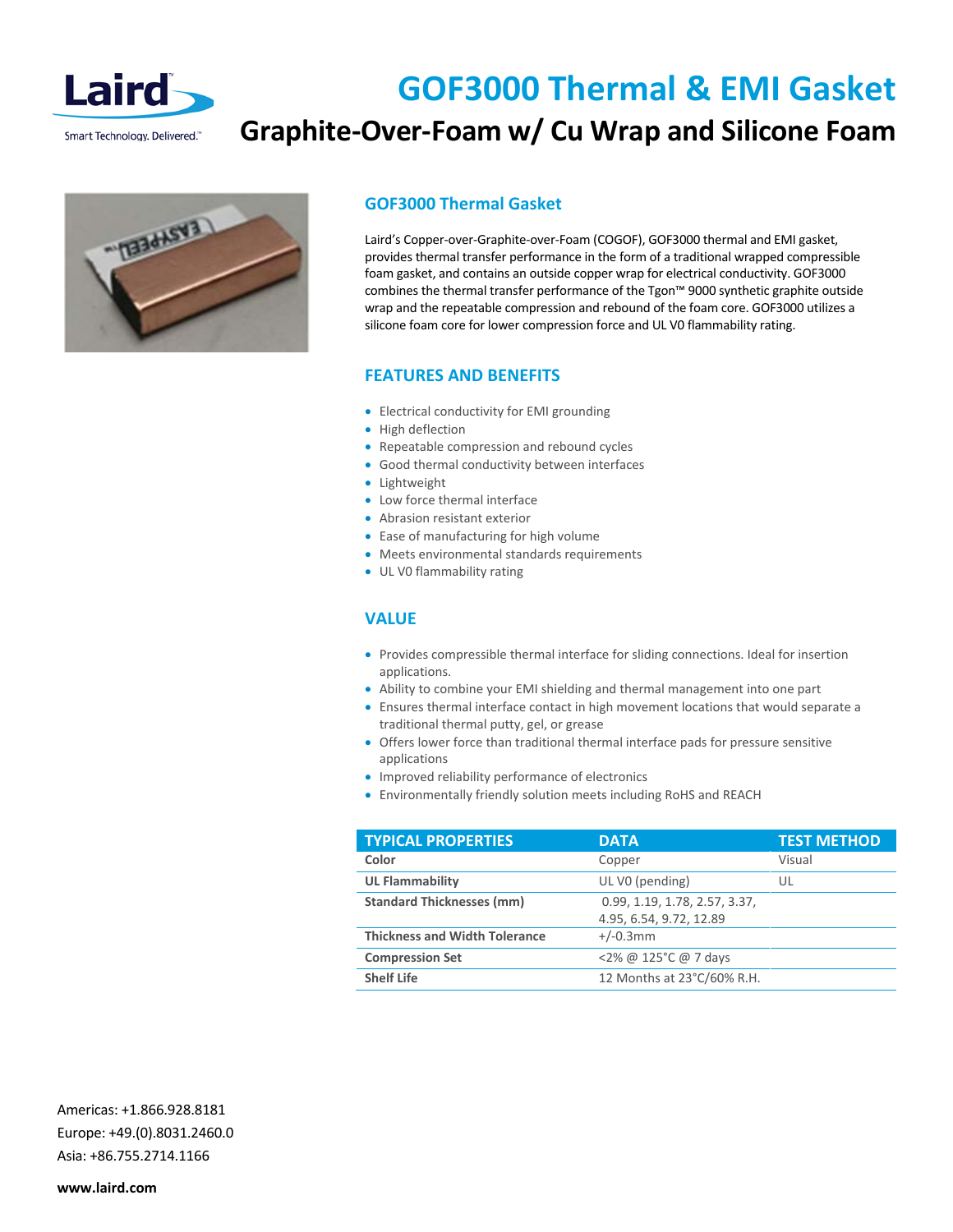

## **GOF Pressure vs Compression %**



## **GOF3000 Electrical Resistance vs Compression %**



Americas: +1.866.928.8181 Europe: +49.(0).8031.2460.0 Asia: +86.755.2714.1166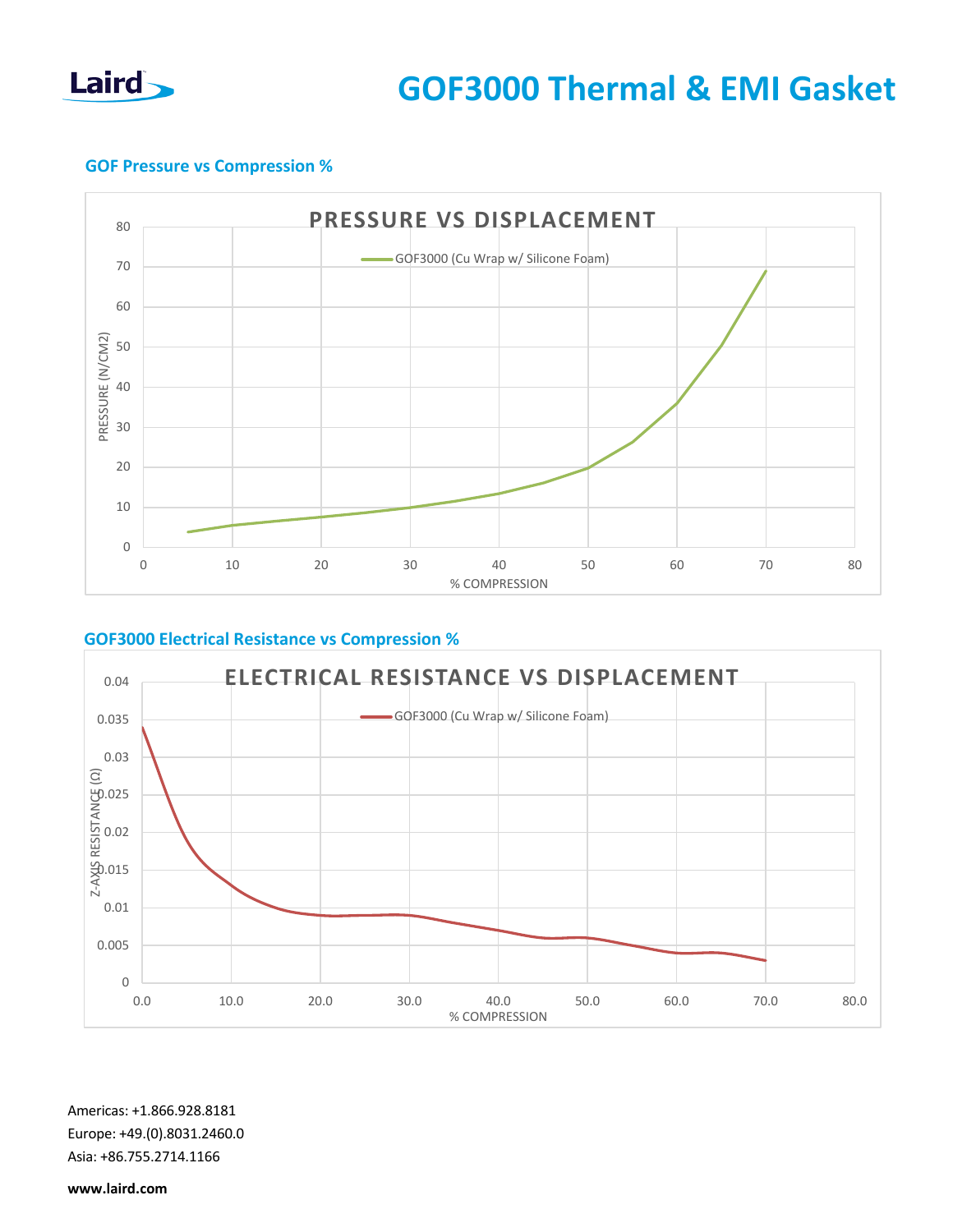

## **GOF3000 Shielding Effectiveness**



Figure 9: SE test results (30MHz to 18GHz).

Americas: +1.866.928.8181 Europe: +49.(0).8031.2460.0 Asia: +86.755.2714.1166